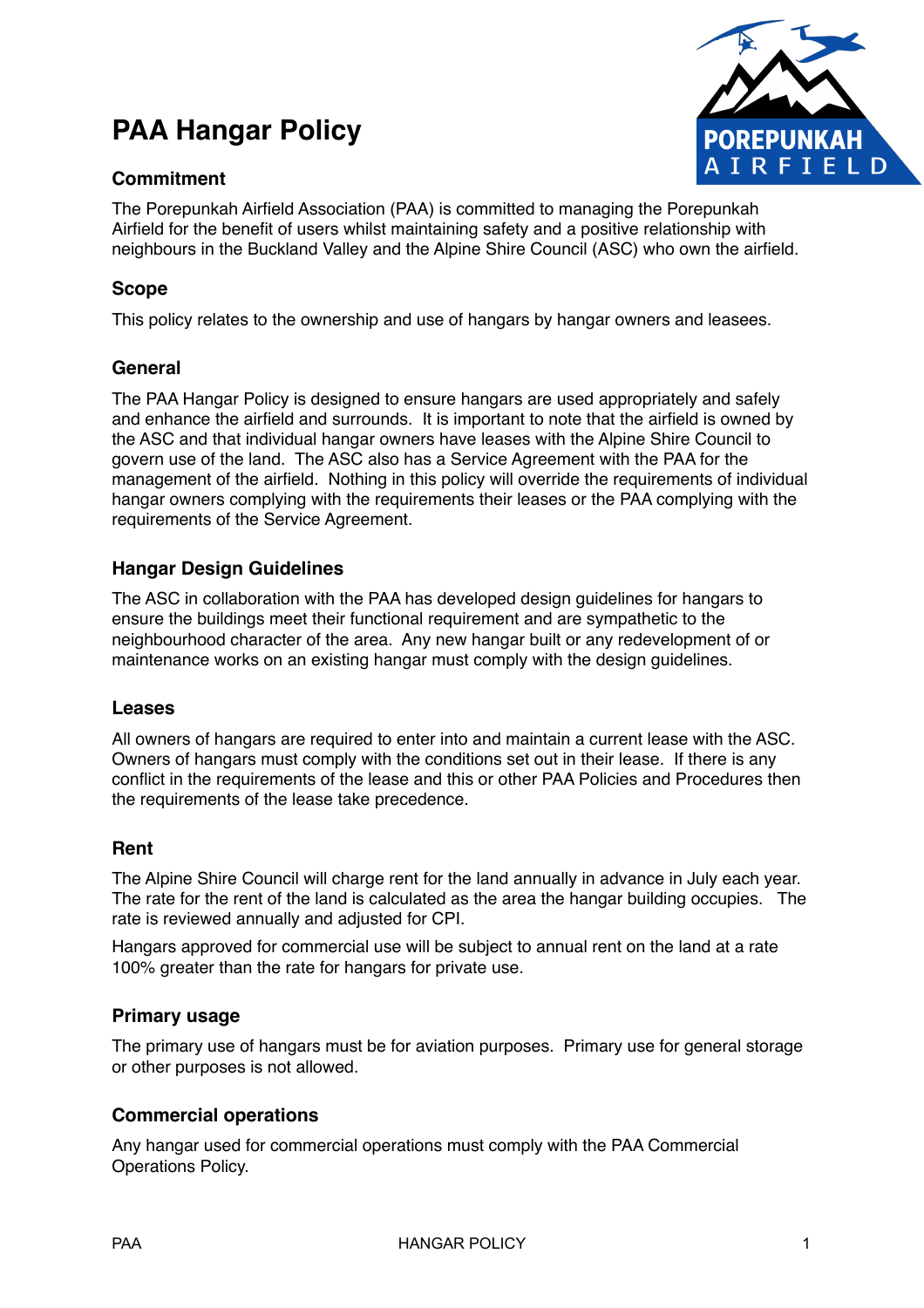Hangars for commercial use must first obtain approval from the PAA and the ASC.

## **Erection and alteration**

The ASC requires that any hangar to be constructed must have a Planning Permit issued by the ASC and a Building Permit issued by a suitably qualified Building Surveyor.

The identification of the location for the construction of a new hangar must be undertaken by a suitably qualified land surveyor.

#### **Maintenance**

#### **Building**

Hangars must be maintained in a good state of repair. This includes the condition of external cladding and painted surfaces.

Any repairs or alterations to a building must be in keeping with the Hangar Design Guidelines.

#### **Surrounds**

The area immediately surrounding a hangar must be kept free from rubbish and long grass. Equipment is not to be stored outside of hangars.

#### **Signage**

Signage must conform to the requirements of the PAA Signage Policy.

#### **Access and safety**

#### **Vehicle access & parking**

Vehicles may access hangars from the area considered 'airside' however the following safety precautions must be taken:

- Vehicle must travel at no more than 10klm per hour
- Vehicles must not park in taxiways or other areas that my hinder aircraft movements
- Hazard lights must be on at all times the vehicle is moving
- Vehicles must give way to aircraft

#### **Aircraft movement**

Taxiing to and from hangars to the thresholds should be done via the runway. For example hangars at the northern end of the field should taxi on the taxiway and then backtrack runway 36 if necessary. Taxiing aircraft should not taxi abeam the runway.

#### **Aircraft parking**

Aircraft must not be parked at the front of hangars for extended periods of time or overnight. If an aircraft is to be parked overnight outside a hangar it must be parked in the designated aircraft parking areas.

#### **External lighting**

To control light pollution at the airfield any external lighting that stays on permanently, runs on a timer or activates by a night sensor when the hangar is vacant is not allowed.